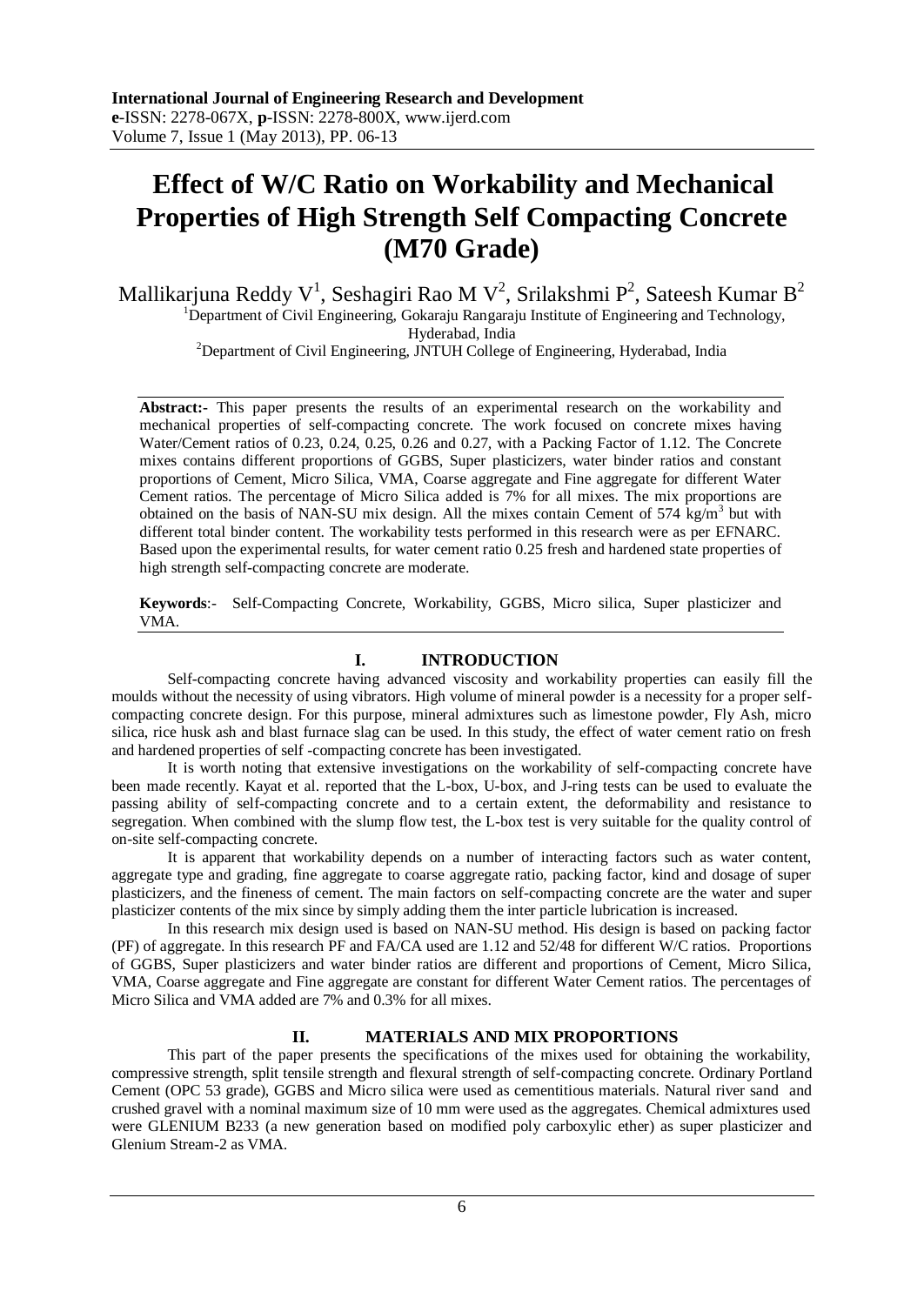| Effect of W/C Ratio on Workability and Mechanical Properties of High |  |  |
|----------------------------------------------------------------------|--|--|
|                                                                      |  |  |

| Mix          | waxe in their proportions or concrete containing university water to content ratios<br><b>Concrete Mixes</b> |                |                |            |                |  |
|--------------|--------------------------------------------------------------------------------------------------------------|----------------|----------------|------------|----------------|--|
| Components   | M1                                                                                                           | M <sub>2</sub> | M <sub>3</sub> | M4         | M <sub>5</sub> |  |
|              | $W/C = 0.23$                                                                                                 | $W/C = 0.24$   | $W/C=0.25$     | $W/C=0.26$ | $W/C=0.27$     |  |
|              | Qty.                                                                                                         | Qty.           | Qty.           | Qty.       | Qty.           |  |
|              | $(kg/m^3)$                                                                                                   | $(kg/m^3)$     | $(kg/m^3)$     | $(kg/m^3)$ | $(kg/m^3)$     |  |
| Cement       | 574                                                                                                          | 574            | 574            | 574        | 574            |  |
| <b>GGBS</b>  | 54.57                                                                                                        | 45.65          | 36.73          | 27.82      | 18.9           |  |
| Miro Silica  | 40.18                                                                                                        | 40.18          | 40.18          | 40.18      | 40.18          |  |
| F.Aggregate  | 844.48                                                                                                       | 844.48         | 844.48         | 844.48     | 844.48         |  |
| C.Aggregate  | 805.32                                                                                                       | 805.32         | 805.32         | 805.32     | 805.32         |  |
| Water/Binder | 140.83                                                                                                       | 143.65         | 146.83         | 150.01     | 153.18         |  |
| Super        | 11.31                                                                                                        | 11.15          | 10.99          | 10.83      | 10.67          |  |
| Plasticisers |                                                                                                              |                |                |            |                |  |
| <b>VMA</b>   | 1.722                                                                                                        | 1.722          | 1.722          | 1.722      | 1.722          |  |

|  | Table 1: Mix proportions of concrete containing different water to cement ratios. |
|--|-----------------------------------------------------------------------------------|
|--|-----------------------------------------------------------------------------------|

# **III. WORKABILITY AND COMPRESSIVE STRENGTH**

The strict definition of workability is the amount of useful internal work necessary to produce full compaction. The useful internal work is a physical property of concrete and is the work or energy required to overcome the internal friction between the individual particles of the mixture. Because of the very high workability of self-compacting concrete, it needs no external vibration and can spread into place, fill the framework and encapsulate reinforcement without any bleeding or segregation. In other words, to ensure that reinforcement can be encapsulated and that the framework can be filled completely, a favourable workability is essential for self-compacting concrete. Moreover, aggregate particles in self compacting concrete are required to have uniform distribution in the specimen and the minimum segregation risk should be maintained during the process of transportation and placement.

Because the strength of concrete is adversely and significantly affected by the presence of voids in the compacted mass, it is vital to achieve a maximum possible density. This requires a sufficient workability or virtually full compaction. It is obvious that the presence of voids in concrete reduces the density and greatly reduces the strength, which means the presence of 5 percent of voids can lower the strength by as much as 30 percent. This research compares the compressive strength, split tensile strength and flexural strength of self compacting concrete mixtures for different water cement ratios.

# **IV. RESULTS AND DISCUSSION**

In this part of the paper, the experimental results of self-compacting concrete mixes related to compressive strength, split tensile strength, flexural strength and workability are discussed for different water cement ratios. The workability tests performed in this research were as per EFNARC methods. They are Slump flow, L-box, U-box and V-funnel.

# **A. Experimental Results**

The results of workability tests on self-compacting concrete are shown in Table 2. It can be observed that as the W/C ratio increases the workability increases. The results of compressive strength, split tensile strength and flexural strength are shown in Table 3.It can be observed that the strengths are decreasing with increase in W/C ratio.

#### **B. Fresh and hardened state properties of Self-compacting concrete**

Slump Flow (SF) increases as the w/c ratio increases. When w/c increases from 0.23 to 0.27(17.4%), slump flow increases from 650mm to 675mm(3.8%). (Figure 1)

T500, V-funnel, T5 and U-box values are decreasing as the w/c ratio increases. When w/c ratio increases from  $0.23$  to  $0.27(17.4\%)$ , T500 time decreases from 4.74 sec to 3.97 sec  $(16.24\%)$ ,V-funnel time decreases from 11.4sec to 9.77sec (14.3%), T5 time decreases from 14.60sec to 11.87sec(18.69%) and U-box value decreases from 13mm to 5mm (61.53%). It is observed that workability increases as the w/c ratio increases. (Figures 2, 3, 4 and 6)

L-box value increases as the w/c ratio increase. When w/c ratio increases from 0.23 to 0.27(17.4%), Lbox ratio increases from 0.94 to 0.97(3.19%).It is observed that flow ability increases as the w/c ratio increases. (Figure 5)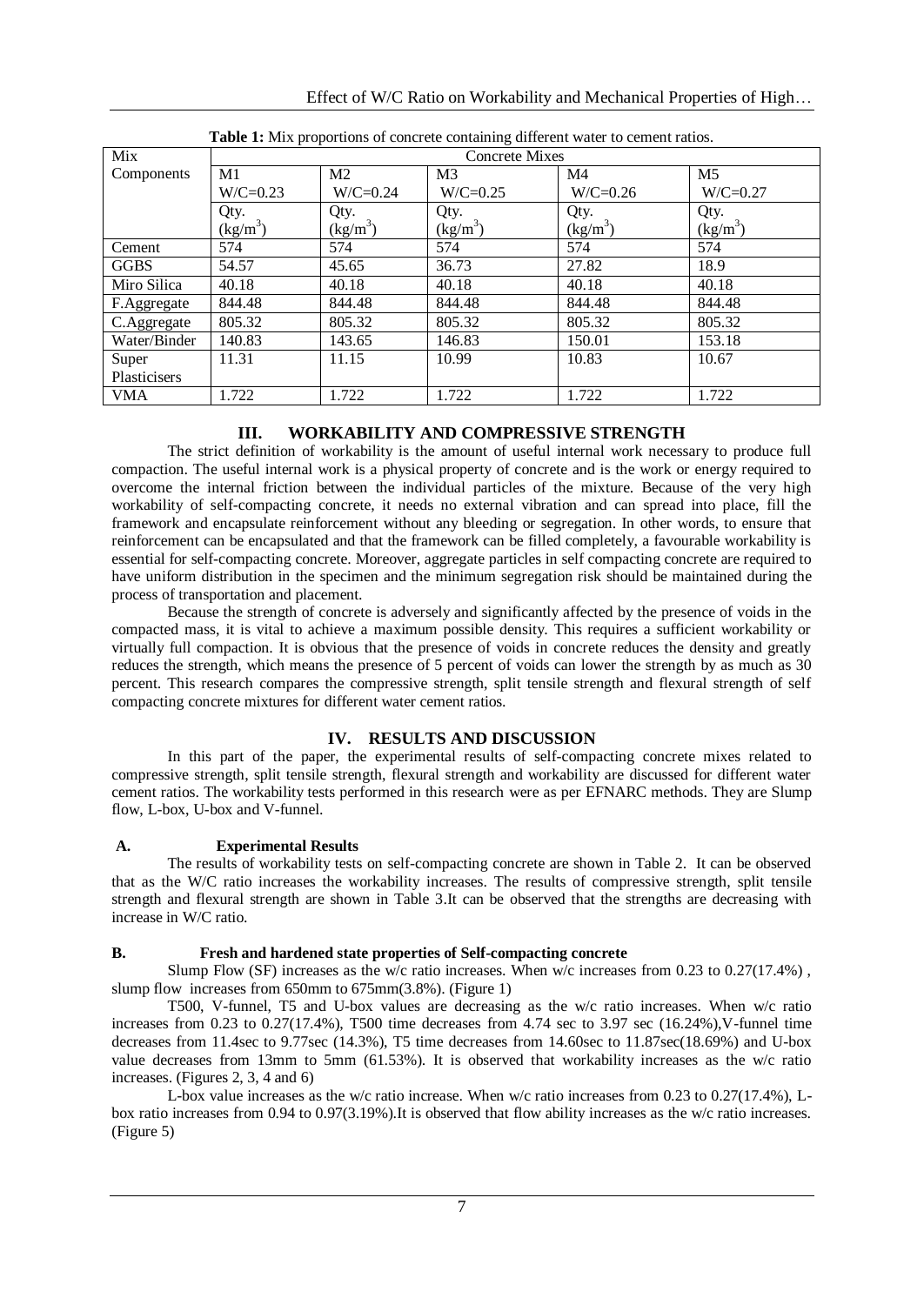Compressive strength decreases as the w/c ratio increases. When w/c ratio increases from 0.23 to 0.27(17.4%), 7days Compressive strength decreases from 60.44MPa to 51.88MPa (14.16%). Whereas 28days Compressive strength decreases from 83.42MPa to 81.43MPa (2.38%). (Figure 7)

Split tensile strength decreases as the w/c ratio increases. When w/c ratio increases from 0.23 to 0.27(17.4%), 7days Split tensile strength decreases from 3.66MPa to 3.27MPa (10.65%). Whereas 28days Split tensile strength decreases from4.367MPa to 3.97MPa (9.09%). (Figure 8)

Flexural strength decreases as the w/c ratio increases. When w/c ratio increases from 0.23 to 0.27(17.4%), 7days Flexural strength decreases from 5.72MPa to 5.15MPa (9.96%).Where as 28days Flexural strength decreases from 6.58MPa to 5.65MPa (14.13%). (Figure 9)

It is observed that Compressive strength and Split tensile strength decreases at higher rate for 7days strength when compared to 28days strength, where as the Flexural strength decreases at higher rate for 28days strength when compared to 7days strength.

The relation between the strengths and water cement ratios are as given below.

$$
f_{ck} = -47.6 \left(\frac{w}{c}\right) + 94.466
$$
  
\n $f_t = -9.64 \left(\frac{w}{c}\right) + 6.5814$   
\n $f_{cr} = -25.2 \left(\frac{w}{c}\right) + 12.418$   
\nWhere

 $f_{ck} = 28$  days compressive strength in MPa.

 $f<sub>t</sub> = 28$  days split tensile strength in MPa.

 $f_{cr} = 28$  days flexural strength in MPa.

$$
\frac{w}{c}
$$
 = water cement ratio.

The relation between the flow values and water cement ratios are as given below. S.F in mm = 630 ( $\frac{w}{q}$ ) + 504.5

T500 in sec = -16.3 
$$
\left(\frac{w}{c}\right)
$$
 + 8.315

V-funnel in sec = -42.6 
$$
(\frac{w}{c})
$$
 + 21.204

T5 in sec =  $-66.6$  ( $-$ ) + 30.054 L-box ratio =  $0.75$  ( $-$ ) +  $0.7655$ 

U-box ratio = -210 ( $\frac{w}{q}$ ) + 61.1

The relation between Compressive strength and Flexural strength is as given below. (Figure 10)  $f_{cr} = 0.5017$  ( $f_{ck}$ ) – 35.309

The relation between Compressive strength and Split tensile strength is as given below. (Figure 11)  $f_t = 0.1972$  ( $f_{ck}$ ) – 12.113

| Workability   | <b>Concrete Mixes</b> |                                                                     |         |         |         |  |
|---------------|-----------------------|---------------------------------------------------------------------|---------|---------|---------|--|
| <b>Tests</b>  |                       | M1 W/C=0.23   M2 W/C=0.24   M3 W/C=0.25   M4 W/C=0.26   M5 W/C=0.27 |         |         |         |  |
|               |                       |                                                                     |         |         |         |  |
| Slump flow    | 650x650               | 655x655                                                             | 662x662 | 668x668 | 675x675 |  |
| (mm)          |                       |                                                                     |         |         |         |  |
| $T 500$ (sec) | 4.74                  | 4.21                                                                | 4.16    | 4.12    | 3.97    |  |

**Table 2:** Workability of the concrete mixes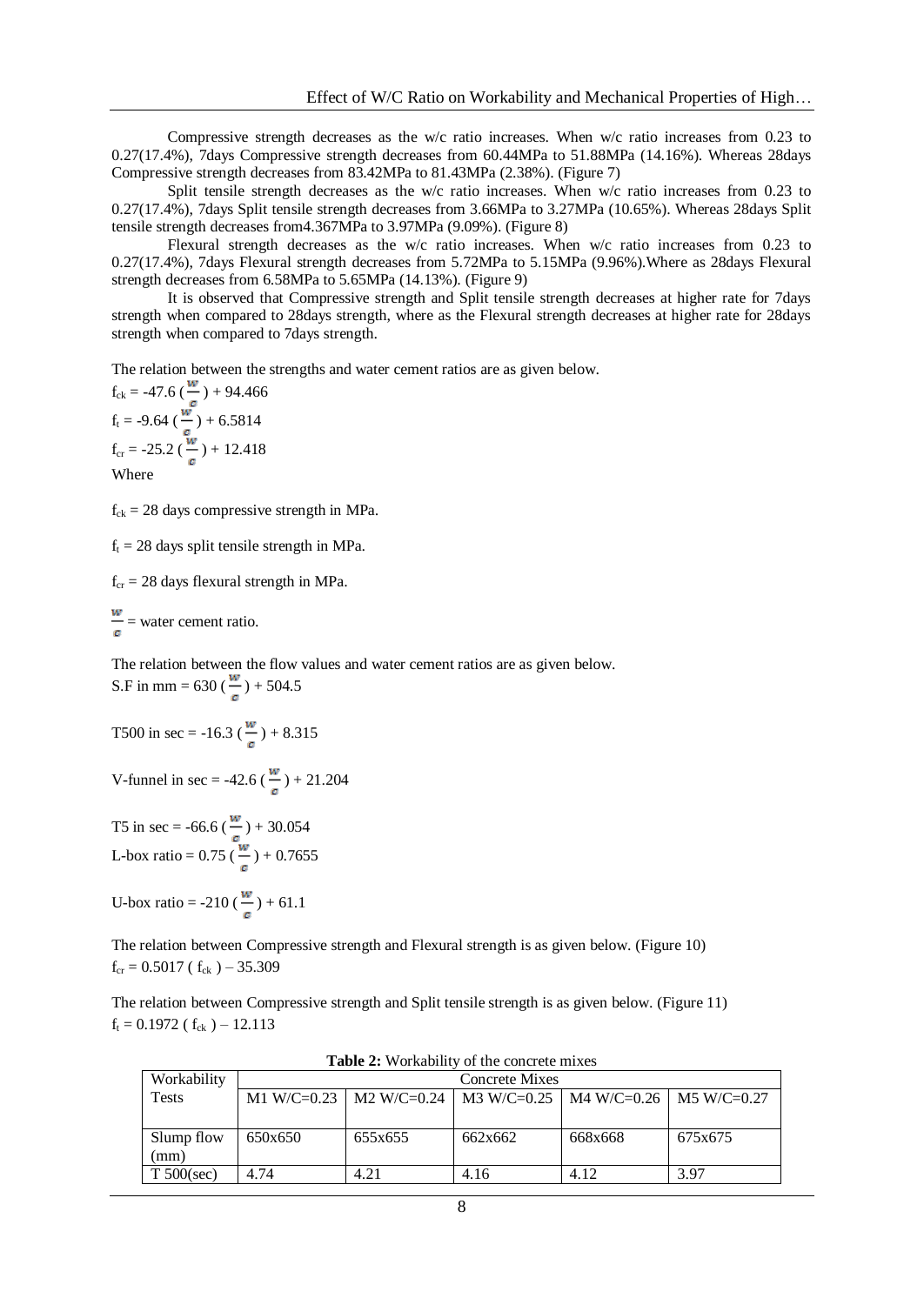Effect of W/C Ratio on Workability and Mechanical Properties of High…

| V-           | 11.4  | 11.1  | 10.4  | 10.1  | 9.77  |
|--------------|-------|-------|-------|-------|-------|
| funnel(sec)  |       |       |       |       |       |
| V-funnel     | 14.60 | 14.11 | 13.53 | 12.91 | 11.87 |
| $T_5$ min    |       |       |       |       |       |
| (sec)        |       |       |       |       |       |
| L-           | 0.94  | 0.945 | 0.95  | 0.96  | 0.97  |
| box(h2/h1)   |       |       |       |       |       |
| $U-box (mm)$ | 13    |       | 8     | 6     |       |

Table 3: Development of compressive strength, split tensile strength and flexural strength with age

| Concrete Mix   | Compressive strength<br>$(N/mm^2)$ |        | Split tensile strength<br>$(N/mm^2)$ |        | Flexural strength<br>$(N/mm^2)$ |        |
|----------------|------------------------------------|--------|--------------------------------------|--------|---------------------------------|--------|
|                | 7days                              | 28days | 7days                                | 28days | 7days                           | 28days |
| M1             | 60.44                              | 83.42  | 3.66                                 | 4.367  | 5.72                            | 6.58   |
| $W/C=0.23$     |                                    |        |                                      |        |                                 |        |
| M2             | 59.03                              | 83.07  | 3.56                                 | 4.27   | 5.64                            | 6.42   |
| $W/C=0.24$     |                                    |        |                                      |        |                                 |        |
| M <sub>3</sub> | 54.21                              | 82.62  | 3.39                                 | 4.15   | 5.32                            | 6.18   |
| $W/C=0.25$     |                                    |        |                                      |        |                                 |        |
| M4             | 52.13                              | 82.29  | 3.33                                 | 4.1    | 5.25                            | 5.76   |
| $W/C=0.26$     |                                    |        |                                      |        |                                 |        |
| M5             | 51.88                              | 81.43  | 3.27                                 | 3.97   | 5.15                            | 5.65   |
| $W/C=0.27$     |                                    |        |                                      |        |                                 |        |



**Figure 1**: w/c ratio Vs slump flow



**Figure 2:** w/c Ratio Vs T500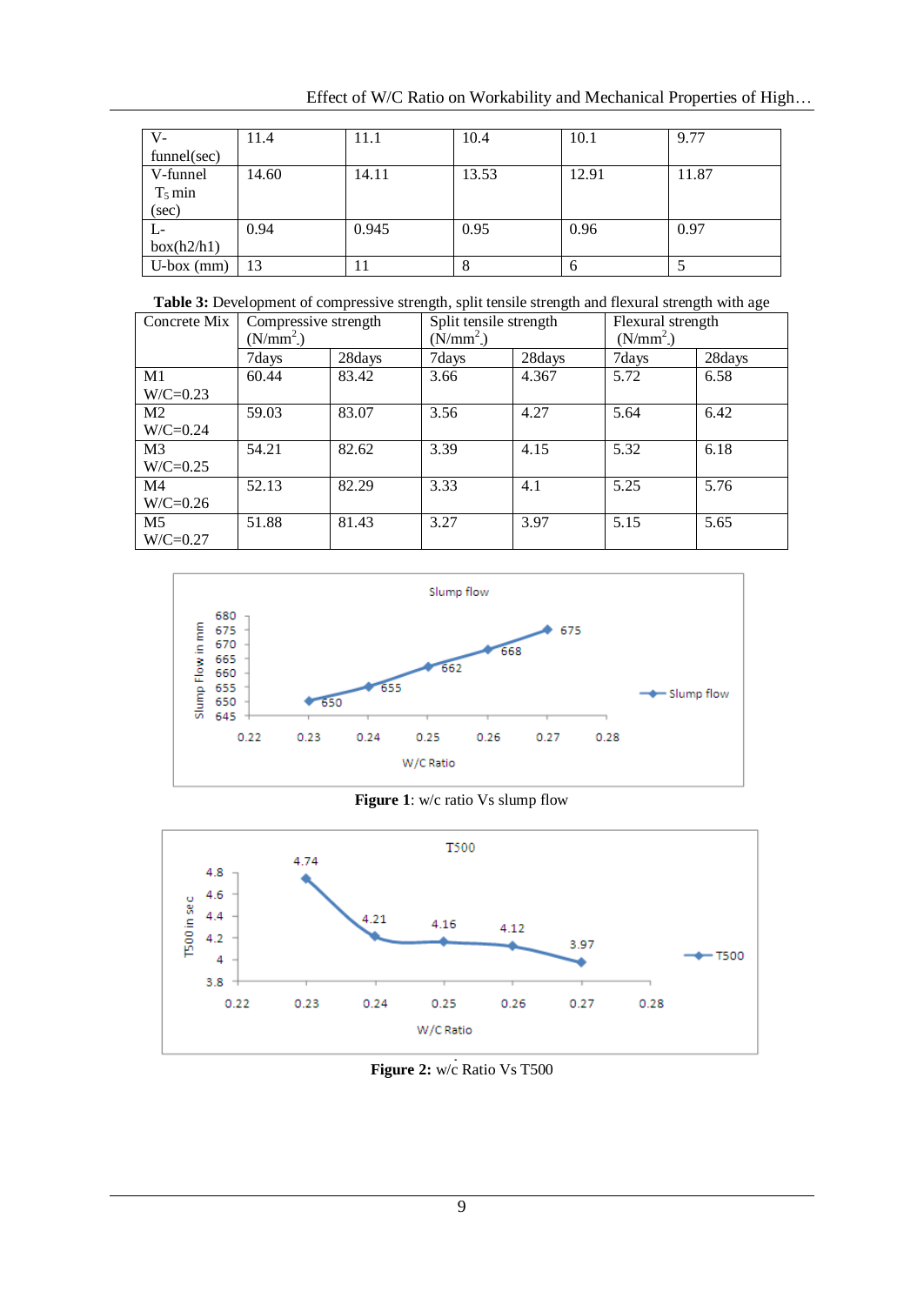





Figure 4: w/c Ratio Vs T5



**Figure 4**: w/c Ratio Vs L-Box Ratio



**Figure 5**: w/c Ratio Vs U-Box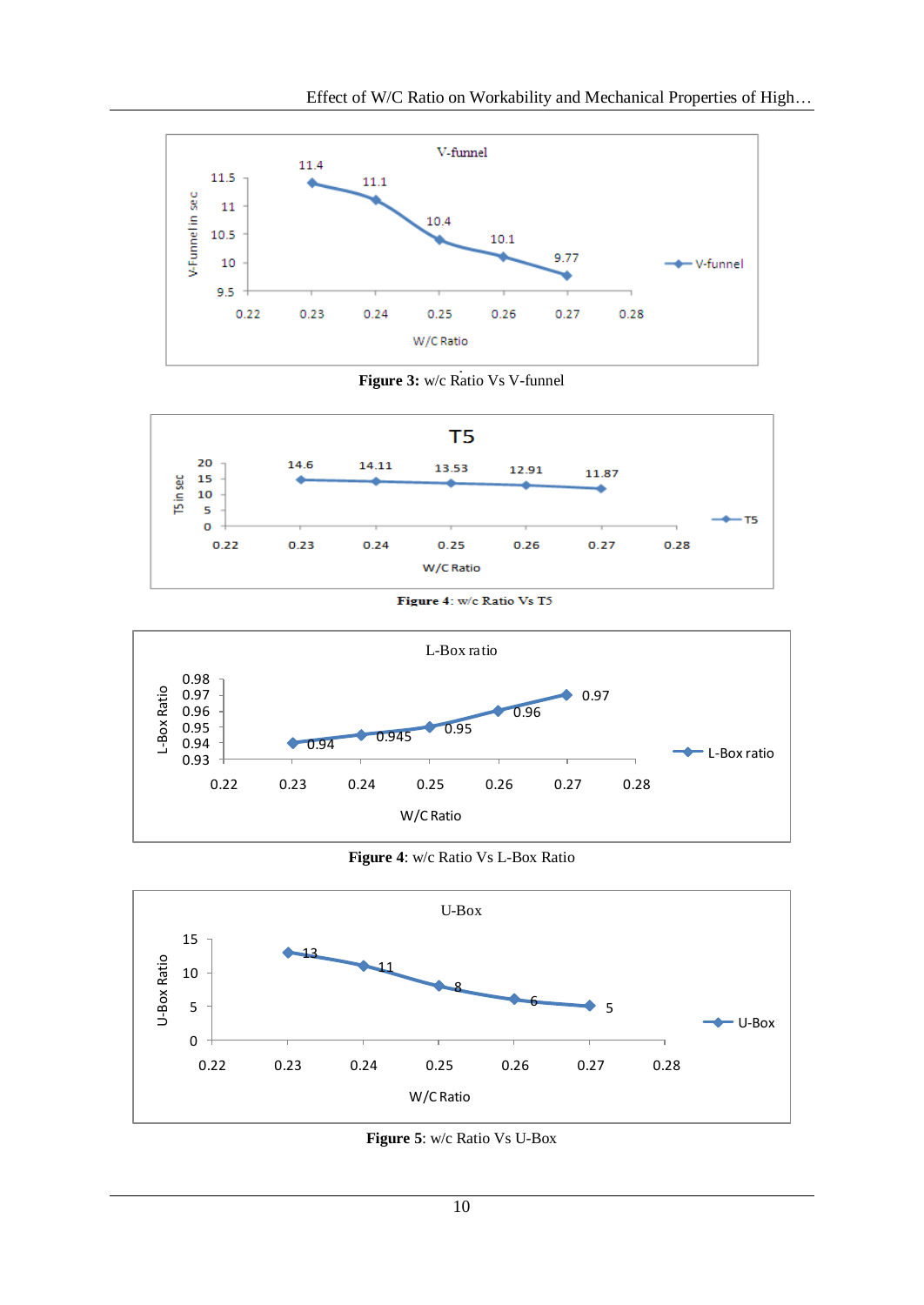

**Figure 6**: w/c Ratio Vs Compressive strength





**Figure 8**: w/c Ratio Vs Flexural strength



Figure 10: Compressive Strength Vs Flexural strength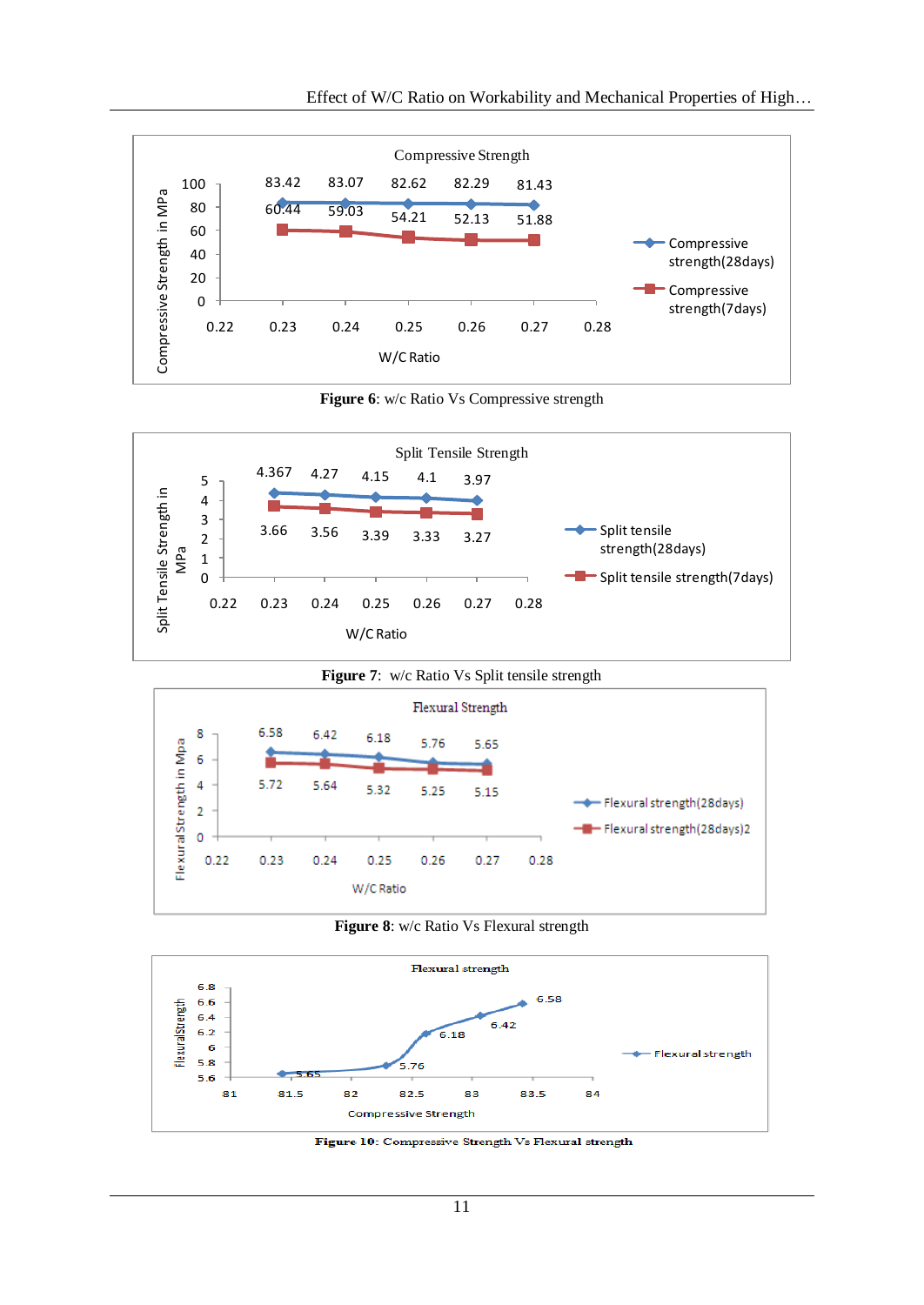

**Figure 11**: Compressive Strength Vs Split Tensile strength

### **IV. CONCLUSIONS**

From the results presented in this paper using self compacting concrete with different w/c ratios for constant packing factor, the main conclusions are

- 1.Required minimum slump is achieved for a w/c ratio of 0.23 with optimum strength for M70 grade high strength self compacting concrete.
- 2.Required minimum strengths are achieved for a w/c ratio 0.27 with optimum slump for M70 grade high strength self compacting concrete.
- 3. For water cement ratio 0.25 fresh and hardened state properties of high strength self-compacting concrete are moderate.
- 4. These values are obtained for a Packing Factor of 1.12 with addition of 7% micro silica.

### **REFERENCES**

- [1]. Anne-Meike Poppe an Geert De Schutter. "Cement hydration in the presence of high filler contents". Cement and Concrete research 2005, Vol.35, pp 2290-2299.
- [2]. Buia, V.K., Montgomeryb, D., Hinczak, I. and Turner, K. "Rapid testing method for segregation resistance of self-compacting concrete," *Cement and Concrete Research*, Vol.32, 2002, pp 1489-1496.
- [3]. Celik Ozyildirim, Stephen Lane D, "Measurement of properties of fresh self compacting concrete " Final report, Europian Union Growth Contact No. G6RD-CT-2001-00580,Sepetember 2005 pp 1489 - 1496.
- [4]. Collepardi.M., "Self –compacting concrete: What is new? " Poceeding of the seventh CANMET/ACI Conference on Superplasticisers and other chemical dmixtures in concrete, Berlin(Germany), 2003, pp. 1-16.
- [5]. Domone, P.L. "A review of the hardened mechanical properties of self-compacting concrete," *Cementand Concrete Composites*, 29, 2007, 1-12.
- [6]. European Project Group, *Specification and guidelines for self-compacting concrete*, United Kingdom,
- [7]. EFNARC, 2002.
- [8]. Felekoglu, B. "Investigation on mechanical and physical properties of SCC," *M.Sc. Thesis in Civil Engineering*, Dokus Eylul University, Izmir, 2003. [12] Felekoglu, B., Turkel, S. and Baradan, B. "Effect of water/cement ratio on the fresh and hardened properties of self-compacting concrete," *Building and Environment*, 42, 2007, 1795-1802.
- [9]. Felekoglu, B. and Sarikahya, H. "Effect of chemical structure of polycarboxylate-based superplasticizers on workability retention of self-compacting concrete," *Construction and Building Materials*, 22, 2008, 1792-1980.
- [10]. Gibbs JC, Zhu W. "Strength of hardened self compacting concrete". In the 1st International RILEM Symposium on Self-compacting concrete, 1999. Skarendahl.A. Petersson.O.,editors, RILEM Publications S.A.R.L., PP 199-209.
- [11]. Gomes.P.C.C, Ravindra Gettu et al., "Experimental optimisation of High Strength Self Compacting Concrete", proceedings of the second international conference on Self Compacting Concrete, Tokyo, October 2001.
- [12]. Hemant Sood, Khitoliya R.K. and Pathak .S., " Incorporating European Standards for testing self compacting concrete in Indian conditions". International Journal of Recent Trends in Engineering May 2009, Vol.1, No.6, pp 41-45.